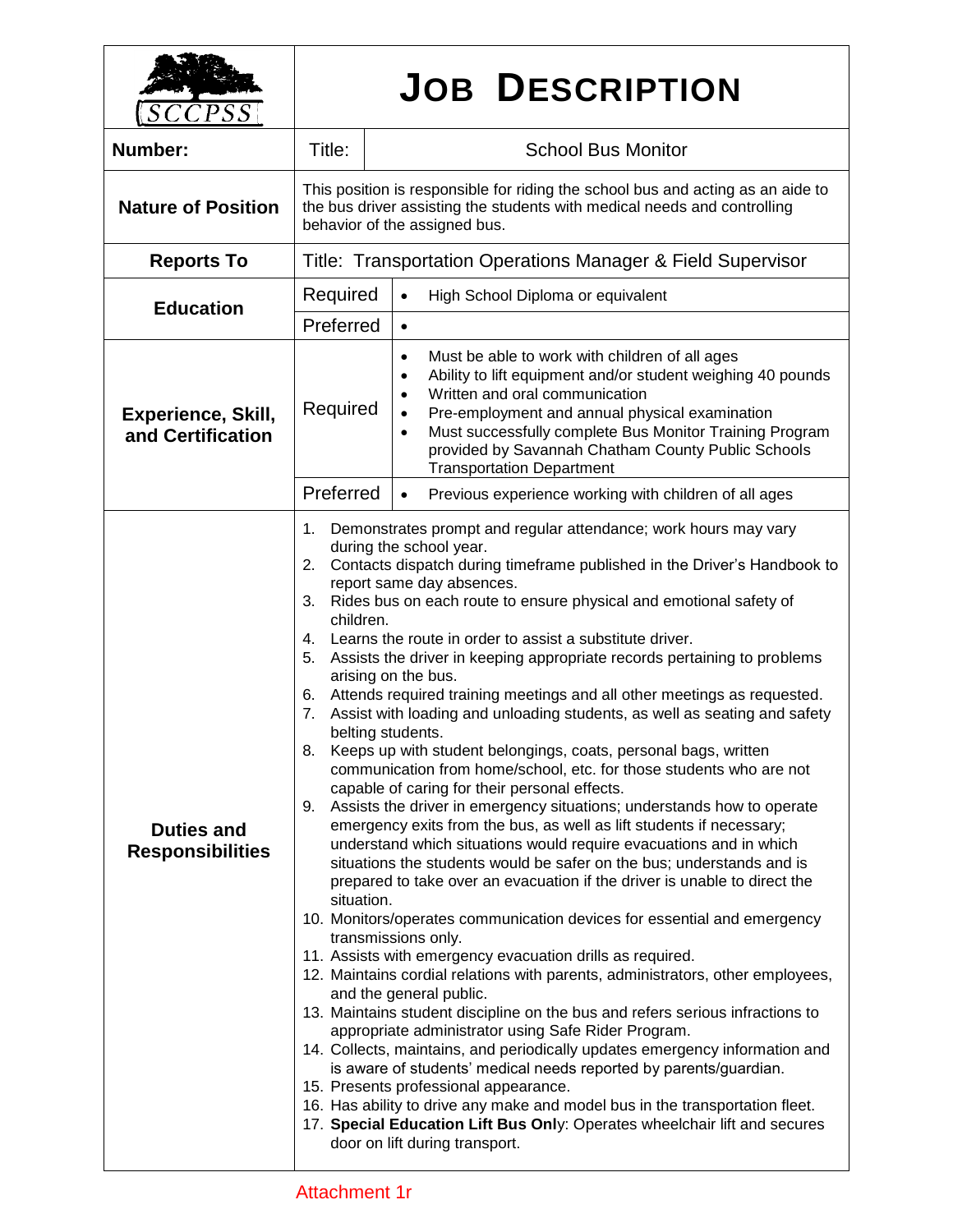|                               | 18. Special Education Lift Bus Only: Performs necessary tie downs for<br>wheelchairs and seat security devises for students.<br>19. Understands the operation and correctly physically secures wheelchairs,<br>mobility chairs, child restraint systems or any other type of adaptive<br>equipment required by the students, including equipment such as<br>walkers, quad canes, crutches, voice boxes, etc.<br>20. Perform other duties as necessary for the effectiveness of the<br>organization. |  |             |  |  |
|-------------------------------|-----------------------------------------------------------------------------------------------------------------------------------------------------------------------------------------------------------------------------------------------------------------------------------------------------------------------------------------------------------------------------------------------------------------------------------------------------------------------------------------------------|--|-------------|--|--|
| Terms of<br><b>Employment</b> | Incumbents are considered "at will" employees. Appropriate pay will be determined based on the<br>Grade as determined by Human Resources and the incumbent's allowable experience. This is a<br>193 day position. (G4) Non-exempt. Public School Employees Retirement System Eligibility<br>New 02-16                                                                                                                                                                                               |  |             |  |  |
| <b>Approvals</b>              | Director Level                                                                                                                                                                                                                                                                                                                                                                                                                                                                                      |  | DATE        |  |  |
|                               | <b>Chief Level</b>                                                                                                                                                                                                                                                                                                                                                                                                                                                                                  |  | <b>DATE</b> |  |  |
|                               | Human Resources                                                                                                                                                                                                                                                                                                                                                                                                                                                                                     |  | <b>DATE</b> |  |  |
|                               | Superintendent                                                                                                                                                                                                                                                                                                                                                                                                                                                                                      |  | DATE        |  |  |

ľ

٦